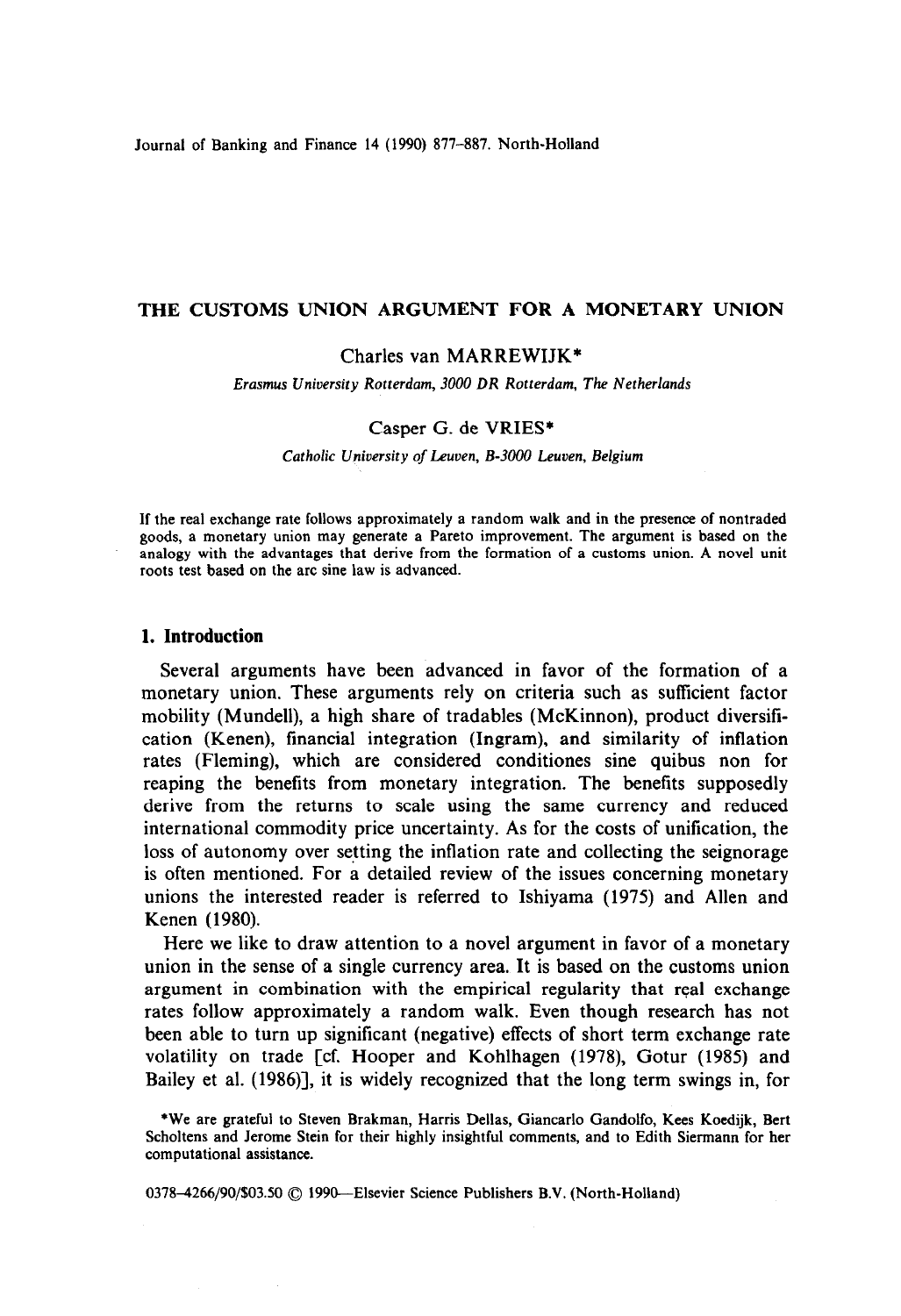instance, the dollar-mark rate over the past two decades have exerted a substantial influence on the volume of trade. Short-term volatility effects are mitigated by the presence of forward markets [cf. Ethier (1973)]. Long-term movements in one direction or the other, however, cannot be hedged and therefore exert an influence which is comparable to a temporary change in the terms of trade. This is the analogue of the distorting price effect caused by a tariff. For example, Frenkel and Razin (1989) recently argued that pegged exchange rates are equivalent to a lump sum tax cum subsidy policy. In a world with trade distortions, there exists a well known argument [see Kemp and Wan (1976), Dixit and Norman (1986)], whereby a subset of countries may form a customs union that constitutes a Pareto improvement. In this paper we intend to make this line of argument precise for the potential advantages that derive from the formation of a monetary union if the real exchange rate approximately follows a random walk. The near random walk feature is tested for in a novel way on the basis of the arc sine law. The new test is insightful as it directly reveals how a random walk in exchange rates distorts relative prices.

### 2. **Monetary union**

In this section the analogy between exchange rate and tariff distortions is studied. To this end we consider two economies, one with a monetary distortion, the other with a pure trade distortion.

## **2.1.** *Nontraded goods and the exchange rate*

Suppose preferences are of the Cobb-Douglas type. Let there be  $n+1$ goods,  $n \geq 1$  of which are traded and of which the first good, that is indexed by h, is nontraded. The budget shares of the traded goods are  $\beta_i$ ,  $i = 1, 2, \ldots, n$ ,  $0 < \beta_i < 1$ , and  $\sum \beta_i < 1$ . The nontraded good's budget share is  $\beta_h = 1 - \sum \beta_i$ . Prices of the traded goods are  $P_i$  and the price of the nontraded good is  $P_h$ . The true cost of living index *P* with Cobb-Douglas preferences is [see Deaton and Muellbauer (1980, p. 178)]

$$
P = P_h^{\beta_h} \prod_{i=1}^n P_i^{\beta_i},\tag{1}
$$

where the right-hand side of eq. (1) has been set equal to 1 in the base period.

A similar relation holds for the foreign country. For the traded goods we have, by the law of one price,  $P_i^* = WP_i$ , that is, zero transport costs, etc., where  $W$  is the bilateral exchange rate (in units of foreign currency per unit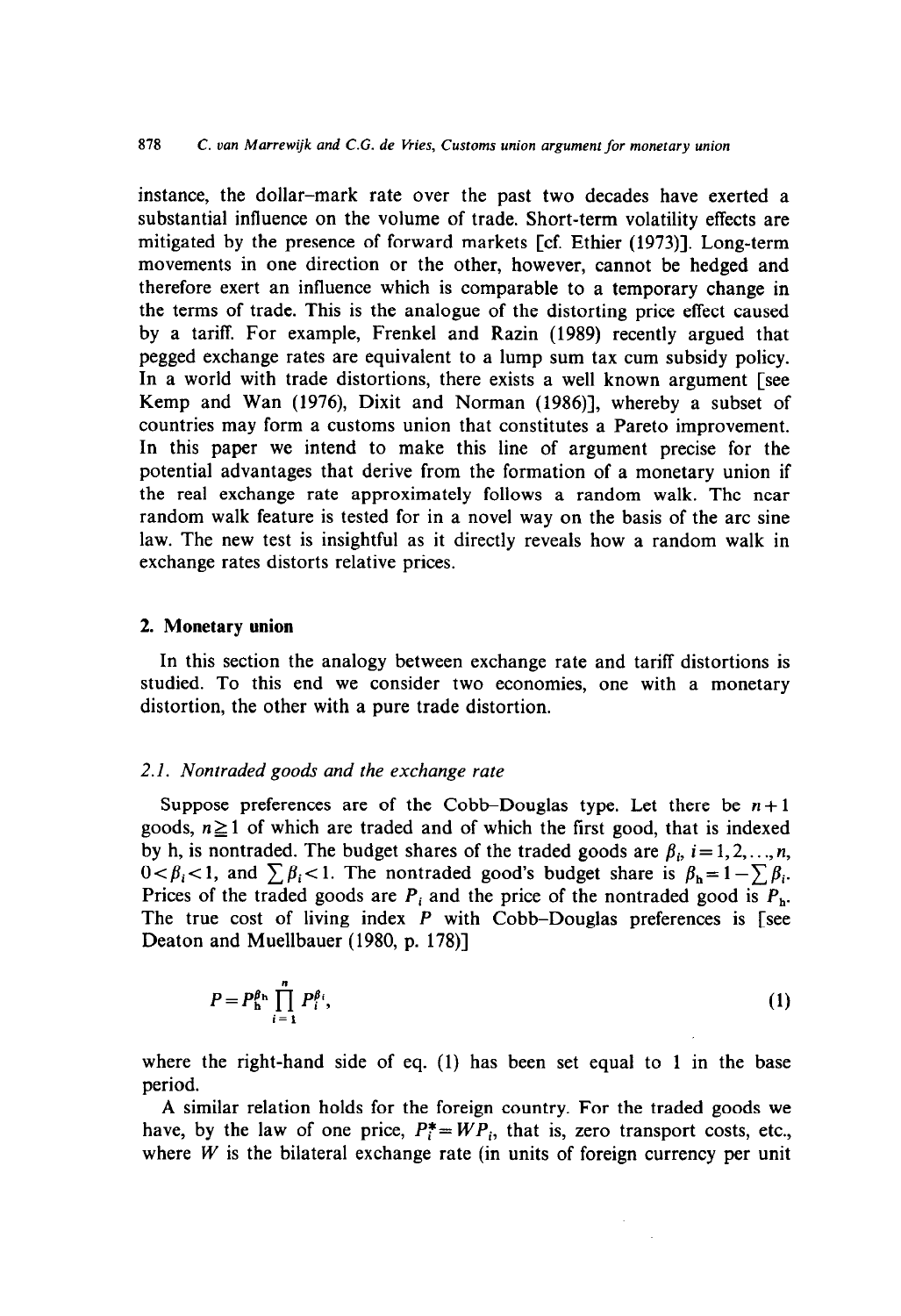of domestic currency), and the superscript \* refers to the foreign country's variables. Hence, the foreign country's price index  $P^*$  reads

$$
P^* = (P_h^*)^{\beta_h} \prod_{i=1}^n (WP_i)^{\beta_i} = WP(P_h^*/WP_h)^{\beta_h}.
$$
 (2)

For the base period it is assumed that  $P_h^* = WP_h$ , which implies purchasing power parity (PPP) and  $P^* = WP$ . Upon taking logarithms of the above equation and using lower case letters to denote variables that are transformed into logarithms, we get

$$
p^* - p - w = \beta_h z,\tag{3}
$$

where  $z = p_h^* - p_h - w$ . Note that either  $z = 0$  or  $\beta_h = 0$  implies PPP for the current period. Also note that  $\beta_h = z = 0$  implies relative PPP, not necessarily absolute PPP [cf. Levich (1985, p. 984 and p. 1003)]. Absolute PPP is obtained when our assumptions about the base period are correct. While the above describes the demand side of the economy, it can be easily integrated in a full scale model of the economy with a supply side as well. For example, the Ricardian mode1 of trade may serve this purpose as is evident from the exposition in Dornbusch et al. (1977) and Dornbusch (1980, ch. 8). Another possibility would be to consider variable factor supplies in combination with the Heckscher-Ohlin-Samuelson trade mode1 [see Woodland (1982, ch. 8)]. In the Ricardian trade model deviations from PPP arise in conjuction with a distortion, like nominal wage rigidity which becomes effective once there is a disturbance in one of the two money supplies. In response to the money supply innovation the exchange rate adjusts to partially restore PPP. The adjustment is imperfect due to the presence of nontraded goods. Obviously, with a common shock to both money supplies, that is, as in the case of a monetary union, PPP is not lost.

#### 2.2. *Traded goods and tarifSs*

Consider the case where all goods are traded, that is, good h is traded as well. Suppose that the foreign country imports this commodity h on which it levies a specific tariff  $(T - 1) > 0$ . To distinguish the commodity prices under the current regime from the previous one, they are denoted by  $Q_i$ . The foreign price index becomes

$$
Q^* = W T^{\beta_n} Q_h^{\beta_n} \prod_{i=1}^N Q_i^{\beta_i}, \qquad (4)
$$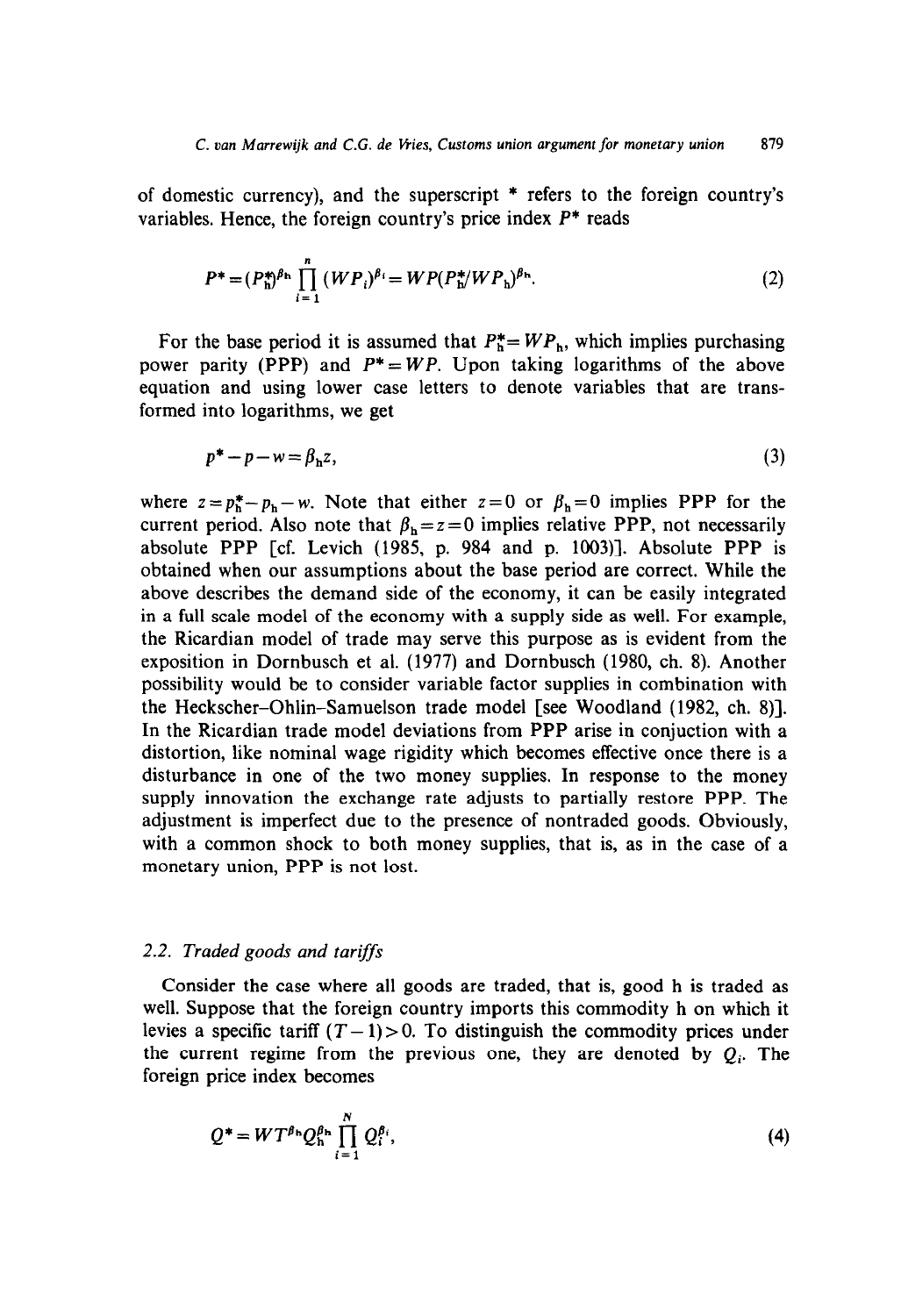which may be rewritten as

$$
q^* - q - w = \beta_h \tau,\tag{5}
$$

where  $\tau = \log T$ .

When the tariff rate  $\tau$  is changed from zero to a positive number, it follows that there will be a deviation from PPP in the current period [cf. Dornbusch et al. (1977, p. 831)].

## 2.3. *Equivalence*

Note the similarity of eqs. (3) and (5). In case  $\beta_h=0$ , it is easily seen that  $q=p$  and  $q^*=p^*$ , so that the two regimes become equivalent. Are there conditions under which the two regimes can be considered equivalent when  $\beta_h$  is positive? Suppose the tariff rate  $\tau$  is stochastic instead of fixed, and equal in distribution to z. Let all tax revenues be rebuted to the same agents that profit from the movements in  $w$ . Moreover, all trade is in commodities, so that there are no capital movements. Under these conditions the two systems (3) and (5) are equal in distribution and can be considered to be equivalent [see also Frenkel and Razin (1989) who argue the same for a fixed rate regime].

In other words, the deviation from PPP in eq. (5) stems from a stochastic trade distortion, the deviation from PPP in eq. (3) derives from nominal exchange rate movements. With nontraded goods and stickyness in, say, nominal wages such that  $\beta_h \neq 0$  and  $z \neq 0$ , the movements in the nominal exchange rate caused by money supply changes impose an implicit tariff. The nominal exchange rate fluctuations thereby exert real effects, as they distort relative prices. For a transparent exposition op these real effects, see Dornbusch (1980, ch. 8). It pays to link this analogy with the stylized facts of exchange rates.

#### 3. **The arc sine laws and potential benefits from a monetary union**

Several empirical studies document that real exchange rates follow approximately a random walk [see, e.g., Roll (1979), Frenkel (1981), Adler and Lehman (1983), Hakkio (1984), Frankel and Meese (1987)]. A similar observation holds for nominal exchange rates [see, e.g., Mussa (1979), Meese and Rogoff (1983)]. The random walk in nominal rates is almost undisputed, but for real rates the evidence is mixed. Huizinga (1987), Frankel and Meese (1987) and Koedijk and Schotman (1990), find significant mean reversion in real rates. These latter results are partly due to using more powerful tests, or derive from using longer samples. For example, Frankel and Meese (1987, pp. 124-125) cannot reject the random walk hypothesis on the basis of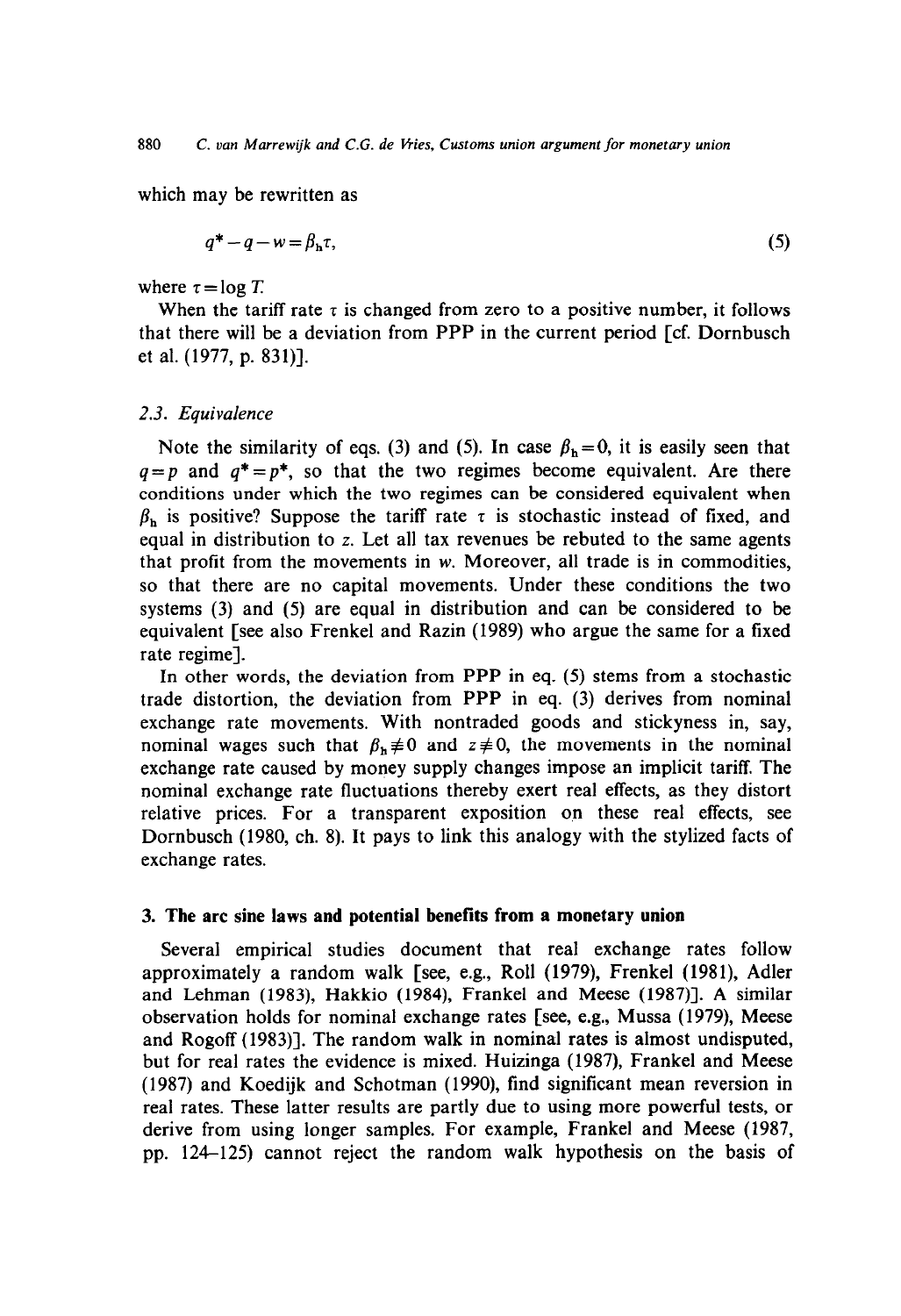Dickey-Fuller t-statistics for data over the past decade, but do reject the hypothesis when using data over the past 116 years. In light of this evidence, the real rate is close to a random walk, but it may not have an autoregressive coefficient exactly equal to one. For practical purposes, such as modeling real-rate behavior over the medium term, however, the random walk in real rates may be a suitable working hypothesis. Consider, for example, the following stationary process:

$$
y(t) = \lambda y(t-1) + \varepsilon(t).
$$

Here  $\varepsilon(t)$  are i.i.d. innovations and  $\lambda = 1$  with probability  $p = 0.99$  and  $0 < \lambda < 1$  with  $p = 0.01$ . It is easily demonstrated that  $90\%$  of the histories are indistinguishable from a random walk for the time span  $t = 1, 2, \ldots, 10$ . In fact this is all we need to carry through our arguments. We chose to focus on the pure random walk process to expedite the presentation. Campbell and Clarida (1987), for example, also follow this methodology.

Suppose, then, that the real rate  $r$  follows a symmetric random walk, where  $r = p^* - p - w$ . Note, inter alia, that this implies that  $p^* - p$  and w cannot be cointegrated, given the observed random walk nature in the nominal rate w. At the same time, however, eq. (3) imposes that *r* and z are cointegrated. A sufficient condition for  $r$  to follow a random walk is for instance that  $p_h^* - p_h = 0$  and that the nominal rate w follows a random walk. Formally, the stochastic process  $\{r(t)\}\$ is defined as

$$
r(t) = r(t-1) + \varepsilon(t),
$$
  
\n
$$
r(0) = 0,
$$
  
\n
$$
s(t) = r(t) - r(0) = \sum_{i=1}^{t} \varepsilon(i),
$$
 (6)

where the zero boundary value indicates PPP at time zero, and  $\varepsilon(t)$  are i.i.d. mean zero symmetric innovations. As is well known, 0 is a persistent state [see Feller (1970a, ch. XIV.7), Feller (1970b)l. Thus, with probability one  $r(t) = s(t) = 0$  for some future t. This amounts to an infinitely often recurrence to the PPP state. Being as it may be, deviations from PPP over prolonged periods of time are well documented [see, e.g., Isard (1977, p. 942), McKinnon (1979, p. 133), Levich (1985, pp. 1005-1006), Dornbusch (1986)]. It has puzzled many authors that short term deviations from PPP can be so large and persistent, even though long term PPP seems to hold [cf. Levich (1985, p. 989) and McKinnon (1979, p. 136)]. For this reason, according to Levich (1985, p. 1006), research has turned away from PPP to focus on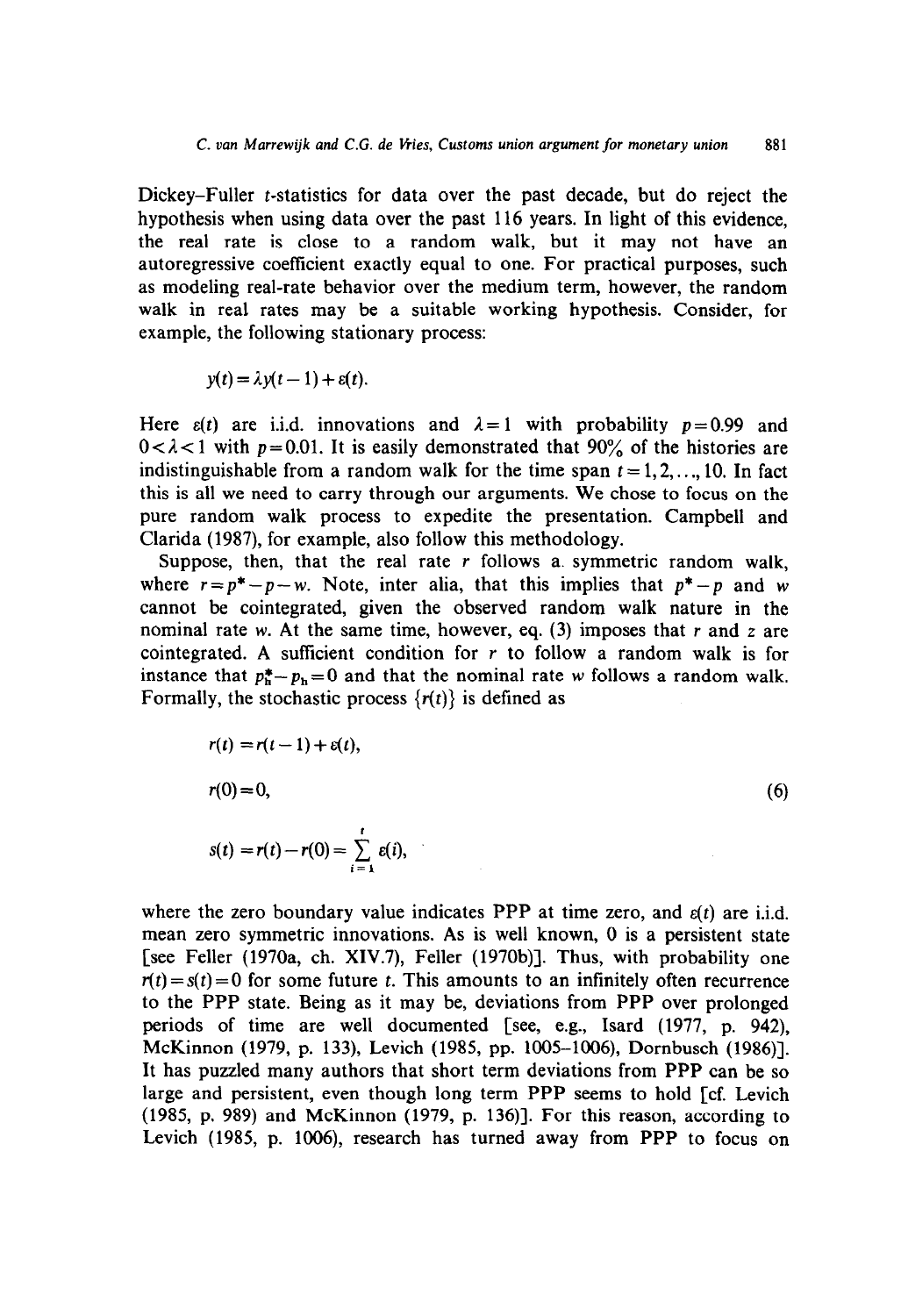| Discrete are sine distribution.           |                               |          |                      |                      |                    |          |  |  |  |  |
|-------------------------------------------|-------------------------------|----------|----------------------|----------------------|--------------------|----------|--|--|--|--|
| Percentage $x$ of<br>time that $s(t) > 0$ | $x = 0$ $x = 10$<br>$x = 100$ | $x = 90$ | $x = 20$<br>$x = 80$ | $x = 30$<br>$x = 70$ | $x = 40$<br>$x=60$ | $x = 50$ |  |  |  |  |
| Probability $L(x)$                        | 0.1762                        | 0.0927   | 0.0736               | 0.0655               | 0.0617             | 0.0606   |  |  |  |  |
| .<br>--                                   |                               |          |                      |                      |                    |          |  |  |  |  |

Table 1 Discrete arc sine distribution.'

'Source: Feller (1970a).

explanatory models for these deviations. As it appears, however, these observations are exactly in line with the nature of the random walk in eqs. (6). It corresponds with predictions of the famous arc sine law [see Feller (1970a, ch. 111.4, th. 2), Feller (1970b, ch. X11.8)].

*Theorem 1 (Feller). Let E(t) and r(t) be as defined under (6). The probability L* that  $r(t) > 0$  for  $x\frac{0}{0}$  of a discrete number of periods k, equals  $L(x) = (k\pi)^{-1}$  $(x(1-x))^{-1/2}$ . The distribution function of this density is  $2\pi^{-1}$  arc sin  $\sqrt{x}$ .

The remarkable feature of this theorem is that the probability of sojourn times is U-shaped.' Table 1 adapted from Feller (1970a, p. 79) provides an example for  $k = 10$ . The table indicates the low likelihood, that is, 0.0606, of  $r(t)$  being positive 50% of the time vis-à-vis the higher likelihood of  $r(t)$  being positive (negative) for more than 50% of the time. The same distribution holds for the probability of the last time PPP occurred. Thus, it is far more likely that PPP occurred just recently or a long time ago, than that it lastly happened at half time.<sup>2</sup> This explains why deviations from PPP are so persistent, because the real exchange rate is more likely to be overvalued or undervalued for a prolonged period of time than that it flip flops around the PPP value.

In order to scrutinize the empirical validity of the arc sine law, we constructed table 2 from the real exchange rates for 16 countries vis-à-vis the United States and Germany. For each bilateral rate 16 histories of eleven consecutive observations were formed from the total of 176 available monthly observations. For each history the first observtion was set apart and used as a reference point. We then simply counted how many times the other 10 observations exceeded the reference point.<sup>3</sup> The frequency of these positive deviations is reported in table 2 as a fraction of the total number

<sup>&#</sup>x27;Theorem 1 also holds for certain continuous time random walks such as the Brownian motion.

<sup>&</sup>lt;sup>2</sup>The U-shaped density imposes a nonlinearity upon the distribution function. It implies that the probability that for  $x_{0}^{6}$  of the time or less  $r(t) > 0$  is concave-convex in x (cf. the second part of Theorem 1 from which its name is derived).

<sup>&</sup>lt;sup>3</sup>For each exchange-rate series we tested for symmetry as the arc sine law only applies to a symmetric random walk. On basis of the tests the Danish krone/German mark rate was excluded from the computations in table 2.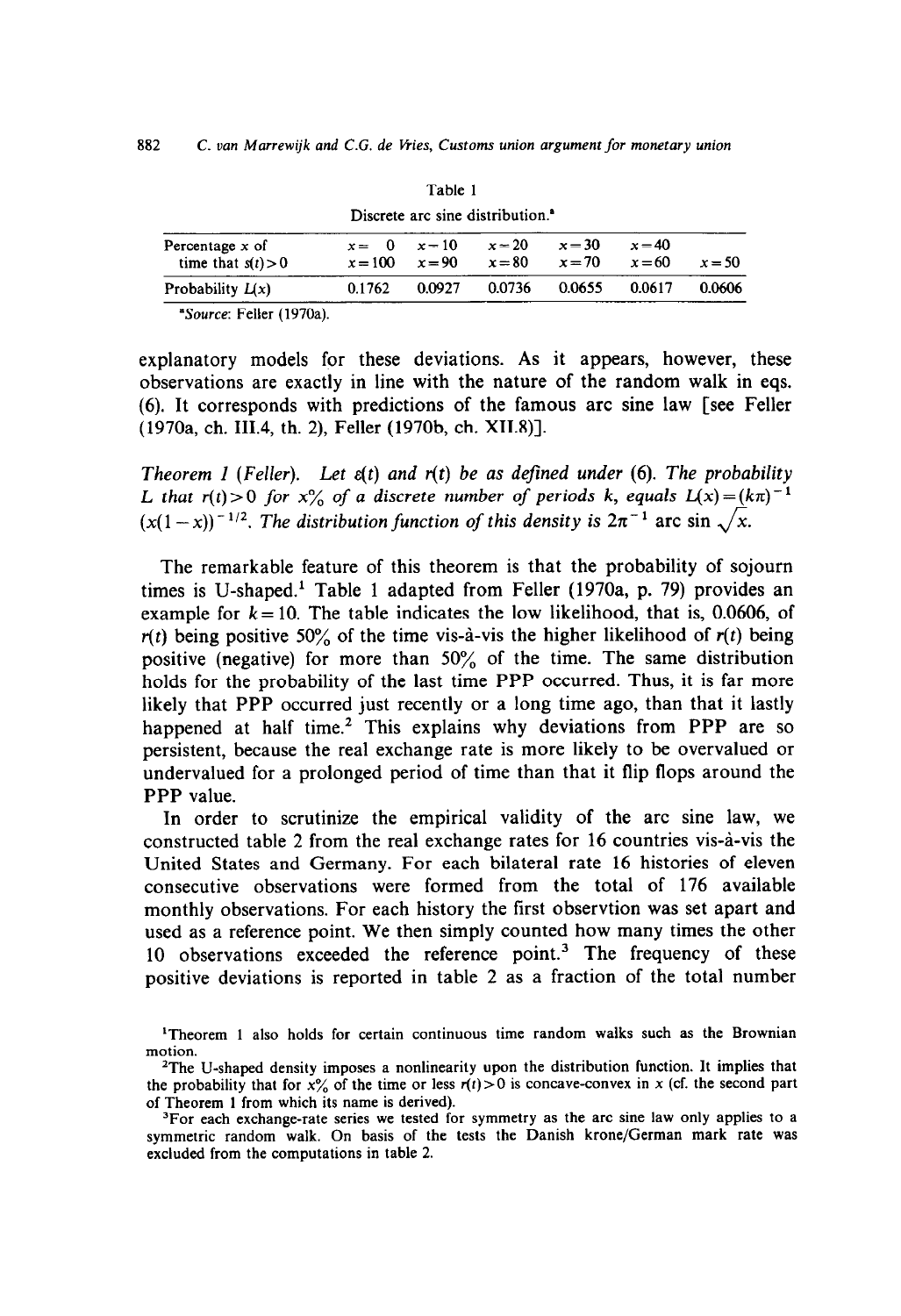| Percentage $x$<br>of time that<br>s(t) > 0                                                                                                                        | x |     |    |       |  |     |    |       |  |                                                   |      |
|-------------------------------------------------------------------------------------------------------------------------------------------------------------------|---|-----|----|-------|--|-----|----|-------|--|---------------------------------------------------|------|
|                                                                                                                                                                   | 0 | 10. | 20 | 30 40 |  | 50. | 60 | 70 80 |  | - 90                                              | 100  |
| Relative frequency                                                                                                                                                |   |     |    |       |  |     |    |       |  |                                                   |      |
| - Against US dollar                                                                                                                                               |   |     |    |       |  |     |    |       |  | 0.27 0.10 0.09 0.07 0.05 0.06 0.06 0.05 0.08 0.08 | 0.09 |
| - Against German mark 0.13 0.10 0.06 0.05 0.07 0.07 0.09 0.07 0.08 0.08                                                                                           |   |     |    |       |  |     |    |       |  |                                                   | 0.20 |
| "The table is constructed from monthly bilateral real exchange rate series for<br>Australia, Austria, Belgium, Canada, Denmark, Finland, Germany, Ireland, Italy, |   |     |    |       |  |     |    |       |  |                                                   |      |

Table 2 Frequency of the percentage of positive deviations from PPP.

Japan, the Netherlands, Norway, Spain, Sweden, Switzerland, United Kingdom, and the United States over the period January 1973 to August 1987. The real rates are derived from the end of the month spot rates and the respective wholesale price indexes, all reported in the International Financial Statistics published by the International Monetary Fund. Real rates are computed as in McKinnon (1979, eq. 6.12).

from the 256 and 240 histories for the dollar and mark rates, respectively. The U-shapedness is clearly present, though there is some asymmetry between the dollar and the mark rates. The near U-shapedness is confirmed by the chi-squared goodness of fit statistics  $\chi^2(10)$  which are 25.6 and 8.8 for the real rates against the U.S. dollar and German mark, respectively. There are alternative tests against unit roots [see, e.g., Fuller (1976) and Cochrane (1988)]. To the best of our knowledge the current test is novel to the economics literature and is insightful as it directly reveals the persistence of the deviations from PPP.

Given the theoretical result which matches reasonably well with the empirical observations, there is a simple argument for the advantages derived from a monetary union. Above we established stochastic equivalence between eqs. (3) and (5). Therefore, the discussion may as well be cast in terms of a variable tariff  $\tau(t)$ . Formally, suppose that  $\tau(t)$  follows a random walk such that  $\tau(t)$  satisfies (6). By theorem 1 this produces one way deviations from PPP for prolonged periods of time. Because every position  $\tau$  attained by  $\tau(t)$ can be considered as the origin of a new random walk with all the properties of the previous one, it is equally true that  $\tau(t) > \tau$  for prolonged periods of time,<sup>4</sup> where  $\tau$  is a fixed positive number, say. Now invoke Kemp and Wan's (1976) theorem on customs unions.

*Theorem 2 (Kemp-Wan). Consider any competitive world trading equilibrium with nonzero tariffs t. Let any subset of the countries form a customs union. Then there exists a common tarifl vector and a system of lump-sum compen-*

<sup>&</sup>lt;sup>4</sup>In fact, the expected waiting time for the event  $\tau(t) < \tau$  is infinite [see Feller (1970b, p. 395)].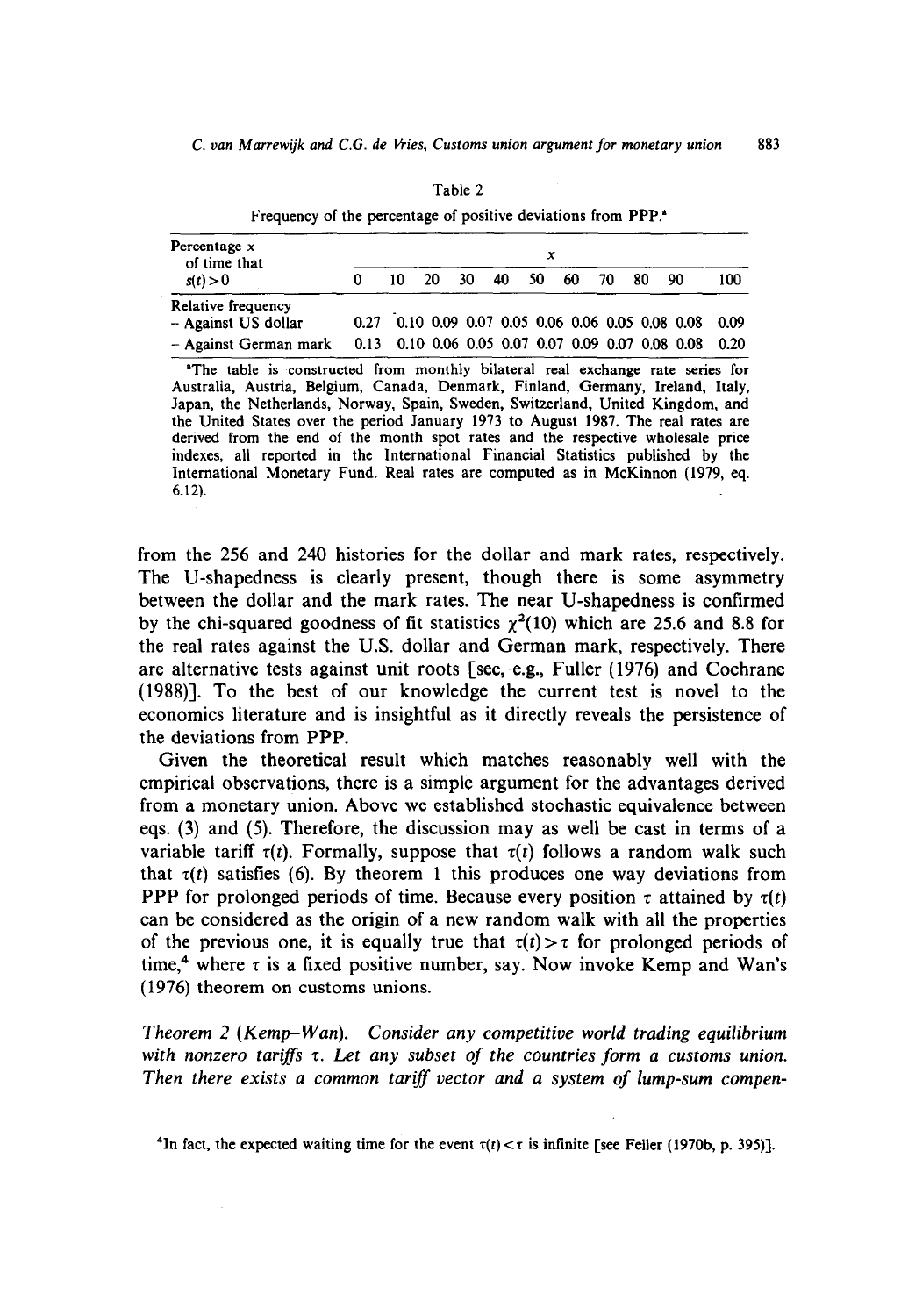*sations, involving only members of the union, such that there* is *an associated*  tariff-ridden competitive equilibrium in which each individual is not worse off.<sup>5</sup>

Kemp and Wan's result relates to fixed tariff rates  $\tau$ . With a symmetric random walk in tariff rates the argument applies as well, since  $E[f(t+n)] = \tau$ for all positive *n* when at time *t*:  $\tau(t) = \tau$ , and assuming risk neutrality (see also footnote 4). Given the equivalence between eqs. (3) and (5), we obtain the following proposition.

*Proposition I. When the real exchange rates follow a symmetric random walk, any subset of countries may benefit and nobody lose if those countries form a monetary union by instituting a single currency, revalue their common currency against the other currencies appropriately such that the trade with the rest of the world is as before, and compensate internally by lump-sum transfers.6* 

Proposition 1 applies to any subset of countries, but it is of interest to note that most monetary unions, like the EMS, involve multilateral agreements instead of bilateral, such as the monetary union between Belgium and Luxembourg. This has an empirical and theoretical basis. To evaluate the gains from bilateral versus multilateral agreements, compare the time series for a number of real bilateral exchange rates. For example, with the appropriate interpretation, the figure for several real effective exchange rates in Levich (1985) may be used. For convenience, this figure is reproduced as fig. 1. From such series it is immediate that while some rates do return to specific values, like the initial (PPP?) value, it is a coincidence when two rates return to this value simultaneously; while a simultaneous return of all rates is such a rare event that it is not observed in the samples. Thus multilateral PPP is much less likely to occur than bilateral PPP. In fact, the following theoretical result applies [see Feller (1970a, p. 360)].

*Theorem 3 (Polya). There is probability one that a single or two independent discrete random walks simultaneously return to their initial positions. The probability that three or more random walks simultaneously return to their initial positions is less than one.* 

In a world with at least four different currencies, there are at least three independent real exchange rates. Assume that these latter rates all follow random walks. In the above we have interpreted long run PPP as the

sDixit and Norman (1986) have shown that commodity taxes may be used instead of lump sum transfers. This scheme may be potentially easier to institute.

<sup>&</sup>lt;sup>o</sup>The following caveat applies. Proposition 1 does not apply if there are other distortions, which is the second best problem. To advance possible confusion, note that in Section 2 the nominal wages are tixed such that PPP holds initially, i.e., the world is at the Pareto frontier.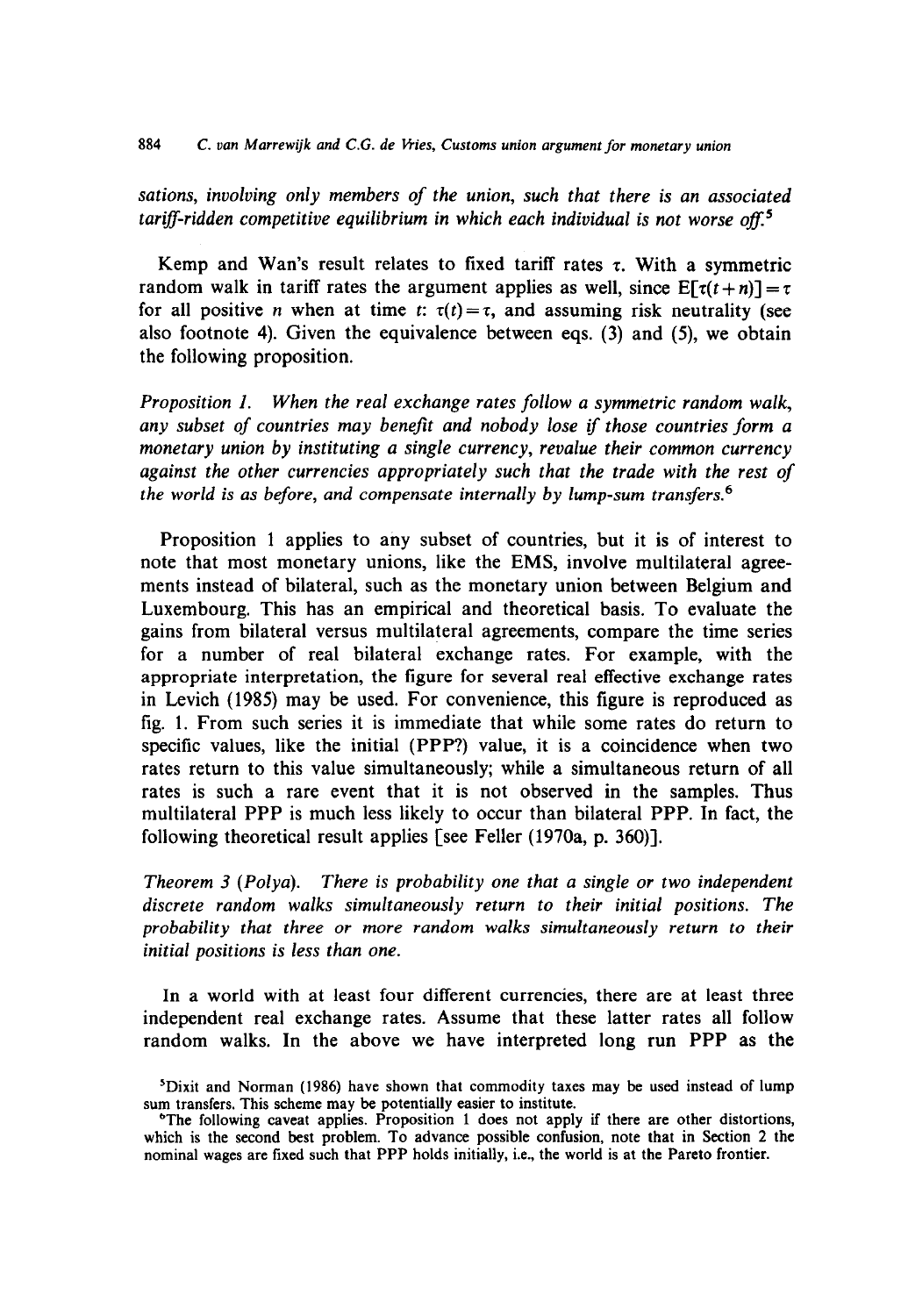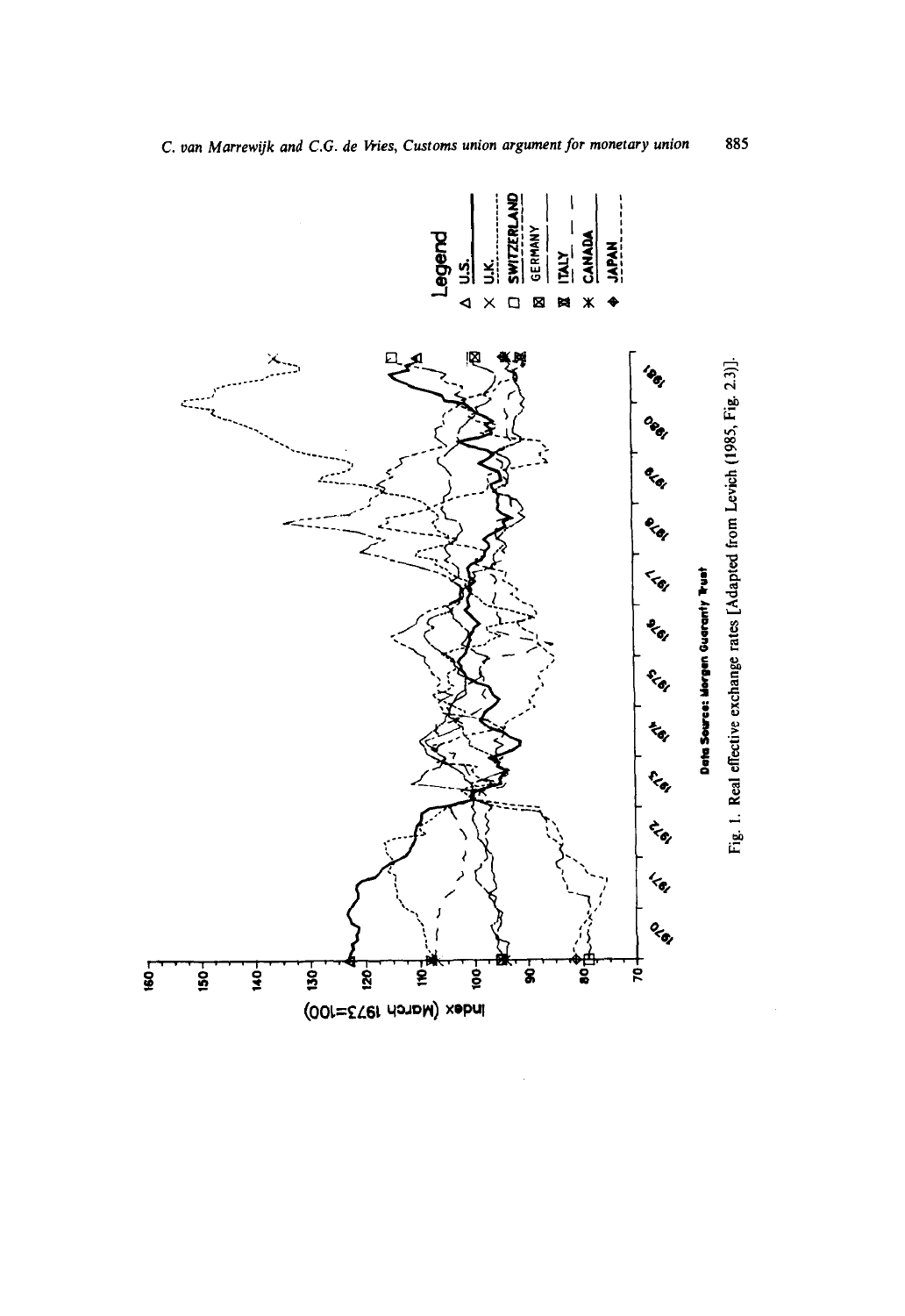eventual and certain return to the initial position. In this sense, Theorem 3 implies that multilateral PPP for more than three countries is improbable, as a simultaneous return is uncertain. It is in this sense that the returns from multilateral monetary unions exceed the benefits from the sum of bilateral unions.

#### **References**

- Adler, M. and B. Lehman, 1983, Deviations from purchasing power parity in the long run, Journal of Finance 39, 1471-1487.
- Allen, P.B. and P.B. Kenen, 1980, Asset markets exchange rates and economic integration (Cambridge University Press, Cambridge, UK).
- Bailey, M.J., G.S. Tavlas and M. Ulan, 1986, Exchange rate variability and trade performance: Evidence for the big seven countries, Weltwirtschaftliches Archiv 3, 466-477.
- Campbell, J.Y. and R.H. Clarida, 1987, The dollar and real interest rates, Carnegie-Rochester Conference Series on Public Policy 27, 103-140.
- Cochrane, J.H., 1988, How big is the random walk in GNP?, Journal of Political Economy 96, 893-920.
- Deaton, A. and J. Muellbauer, 1980, Economics and consumer behavior (Cambridge University Press, Cambridge, UK).
- Dixit, A. and V. Norman, 1986, Gains from trade without lump-sum compensation, Journal of International Economics 21, 111-122.
- Dornbusch, R., 1986, Dollars, debts and deficits (MIT Press, Cambridge, MA).
- Dombusch, R., 1980, Open economy macroeconomics (Basic Books, UK).
- Dombusch, R., S. Fischer and P. Samuelson, 1977, Comparative advantage, trade and payments in a Ricardian model with a continuum of goods. American Economic Review 67, 823-839.
- Ethier, W., 1973, International trade and the forward exchange market, American Economic Review 63, 494-503.
- Feller, W., 197Oa, An introduction to probability theory and its applications, Vol. I (Wiley, New York).
- Feller, W., 1970b, An introduction to probability theory and its applications, Vol. II (Wiley, New York).
- Frankel, J.A. and R. Meese, 1987, Are exchange rates excessively variable?, in: S. Fischer, ed., NBER macro economics annual (MIT Press, Cambridge, MA) 117-162.
- Frenkel, J., 1981, The collapse of purchasing power parity during the 1970s, European Economic Review 16, 145-165.
- Frenkel, J.A. and A. Razin. 1989, Exchange-rate management viewed as tax policies, European Economic Review 33, 761-782.
- Fuller, W.A., 1976, An introduction to statistical time series (Wiley, New York).
- Gotur, P., 1985, Effects of exchange rate volatility on trade, IMF Staff Papers 32, 475-512.
- Hakkio, C., 1984, A re-examination of purchasing power parity: A multi-country and multiperiod study, Journal of International Economics 17, 265-278.
- Hooper, P. and S.W. Kohlhagen, 1978, The effect of exchange rate uncertainty on the prices and volume of international trade, Journal of International Economics 8, 483-511.
- Huizinga, J., 1987, An empirical investigation of the long-run behavior of real exchange rates, Carnegie-Rochester Conference Series on Public Policy 27, 149-214.
- Isard, P., 1977, How far can we push the law of one price?, American Economic Review 67, 942-948.
- Ishiyama, Y., 1975, The theory of optimum currency areas: A survey, Staff Papers (IMF, New York) 344-383.
- Kemp, M.C. and H.Y. Wan, Jr., 1976, An elementary proposition concerning the formation of customs unions, Journal of International Economics 6, 95-97.
- Koedijk, K. and P. Schotman, 1990, How to beat the random walk: An empirical model of real exchange rates, Journal of International Economics, forthcoming.